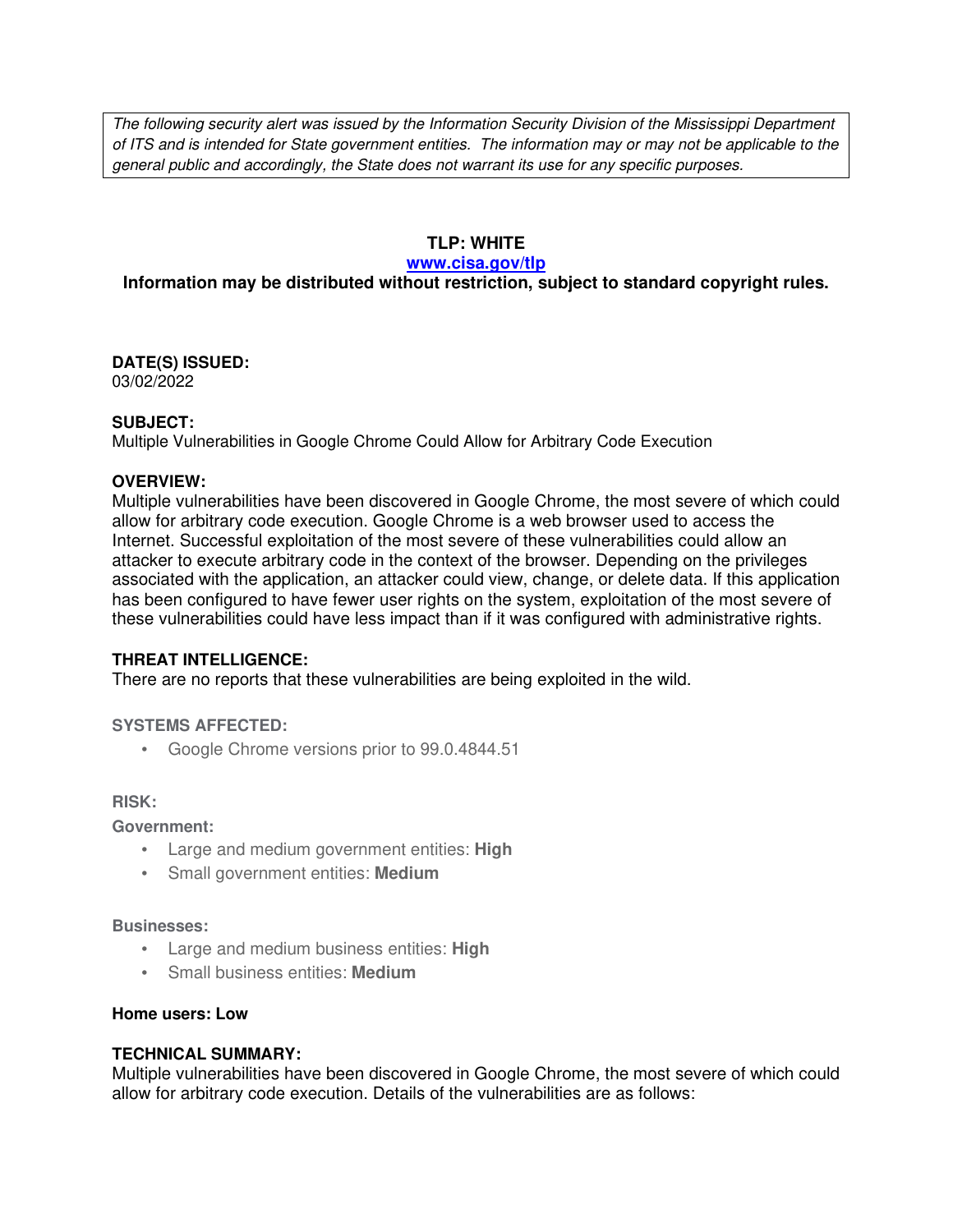- CVE-2022-0789: Heap buffer overflow in ANGLE
- CVE-2022-0790: Use after free in Cast UI
- CVE-2022-0791: Use after free in Omnibox
- CVE-2022-0792: Out of bounds read in ANGLE
- CVE-2022-0793: Use after free in Views
- CVE-2022-0794: Use after free in WebShare
- CVE-2022-0795: Type Confusion in Blink Layout
- CVE-2022-0796: Use after free in Media. Reported by Cassidy Kim of Amber Security Lab
- CVE-2022-0797: Out of bounds memory access in Mojo
- CVE-2022-0798: Use after free in MediaStream
- CVE-2022-0799: Insufficient policy enforcement in Installer
- CVE-2022-0800: Heap buffer overflow in Cast UI
- CVE-2022-0801: Inappropriate implementation in HTML parser
- CVE-2022-0802: Inappropriate implementation in Full screen mode
- CVE-2022-0803: Inappropriate implementation in Permissions
- CVE-2022-0804: Inappropriate implementation in Full screen mode
- CVE-2022-0805: Use after free in Browser Switcher
- CVE-2022-0806: Data leak in Canvas
- CVE-2022-0807: Inappropriate implementation in Autofill
- CVE-2022-0808: Use after free in Chrome OS Shell
- CVE-2022-0809: Out of bounds memory access in WebXR

Successful exploitation of the most severe of these vulnerabilities could allow an attacker to execute arbitrary code in the context of the browser. Depending on the privileges associated with the application, an attacker could view, change, or delete data. If this application has been configured to have fewer user rights on the system, exploitation of the most severe of these vulnerabilities could have less impact than if it was configured with administrative rights.

# **RECOMMENDATIONS:**

The following actions should be taken:

- Apply the stable channel update provided by Google to vulnerable systems immediately after appropriate testing.
- Run all software as a non-privileged user (one without administrative privileges) to diminish the effects of a successful attack.
- Remind users not to visit un-trusted websites or follow links provided by unknown or untrusted sources.
- Inform and educate users regarding the threats posed by hypertext links contained in emails or attachments especially from un-trusted sources.
- Apply the Principle of Least Privilege to all systems and services.

# **REFERENCES:**

**Google:**

https://learn.cisecurity.org/e/799323/hannel-update-for-desktophtml/qvh4y/267149770?h=KK0dtLxbrV6vR6gpIWDCZgdWzVVIaePsWN1NHgOzIvQ